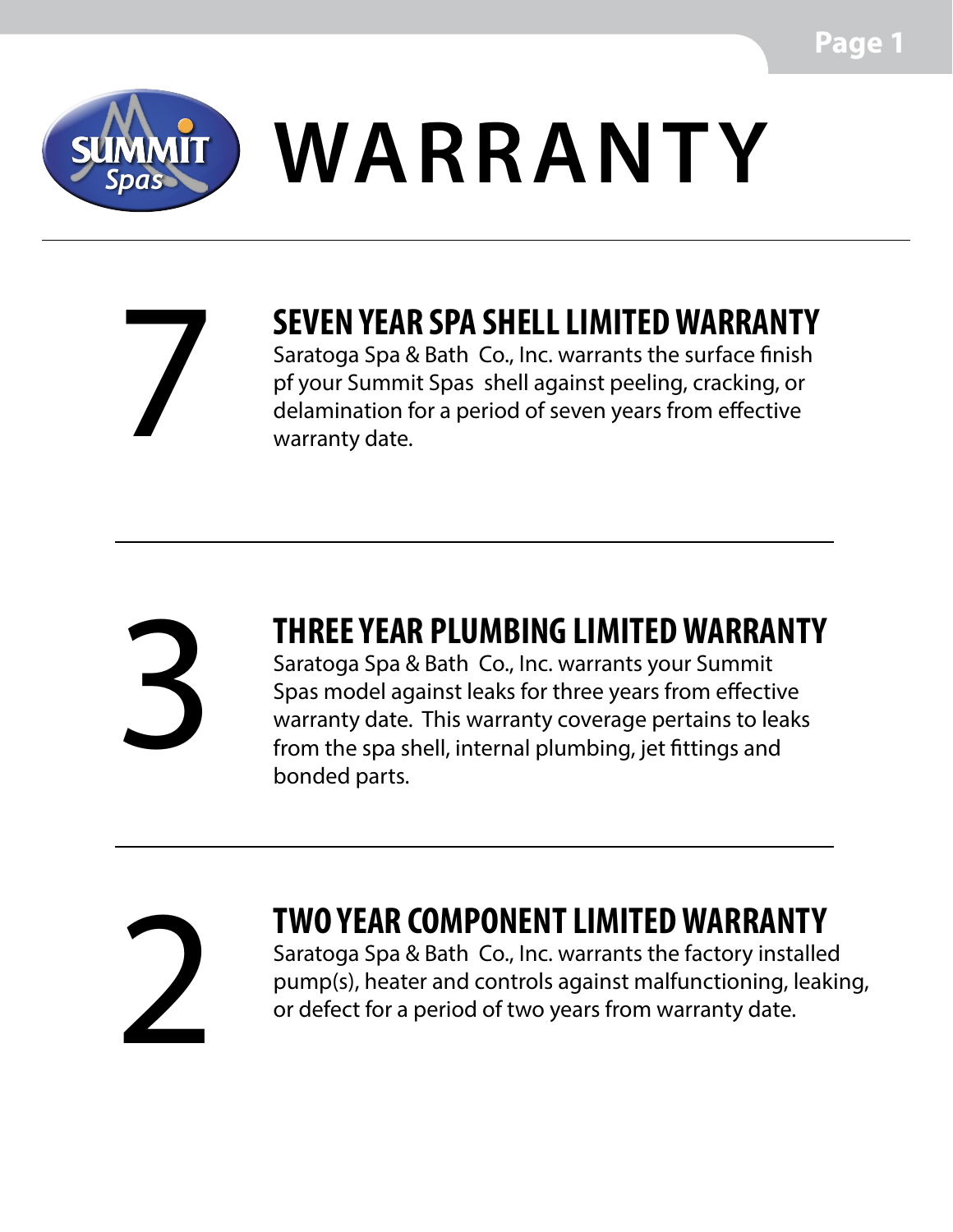#### **LIMITED WARRANTY PERFORMANCE AND COVERAGE SUMMIT SPAS RESIDENTIAL SPAS**

**Coverage**

• The "warranty start date" begins on the date of delivery recorded on the dealer's contract of sale or six (6) months from the spa's manufactured date, whichever comes first. A valid proof of purchase is required to obtain warranty and service.

• This product is warranted by Saratoga Spa & Bath, Inc. to the original retail purchaser only against failure resulting from defective materials and workmanship according to the following schedule:

• SEVEN YEAR SURFACE - Surface finish is warranted against peeling, cracking or delamination for a period of seven (7) years. Years (1) through (3) Saratoga Spa reserves the right to repair or replace. Years (4) through (7) Saratoga Spa reserves the right to repair or replace any spa, if spa is deemed non-repairable Saratoga Spa will credit 50% of original price to be applied to the purchase of another Saratoga Spa up to a maximum of \$2,500.00.

• Surface crazing or micro surface defects are not considered a loss of spa function or structure and are excluded from the surface warranty.

• THREE YEAR LEAK FREE - The spa shell, internal plumbing and jet fittings are warranted against leaking for a period of three (3) years. Year (1) parts and labor. Years (2) through (3) parts only.

• TWO YEAR COMPONENT WARRANTY - Factory installed pump(s), heater and controls are warranted against malfunction, leaking or defects in material or workmanship for a period of two (2) years. Year (1) parts and labor, year (2) parts only. Filter cartridges, light bulbs, Lighting systems, and cover locks are not included

in this warranty. They are, however, warranted to be free of defects in materials and workmanship to the consumer purchaser at the time of delivery. Spa covers, ozone purification systems and any other spa accessories are specifically excluded from this warranty although they may be covered by other warranties. Please contact your authorized Saratoga Spa dealer for details.

• SKIRT WARRANTY - Saratoga Spa and Bath Inc. warrants the feature trim (where applicable), the bottom enclosure (where applicable) and exterior skirt (where applicable) to be free from defects in materials and workmanship for a period of one (1) year.

• Jet internals, spa pillows, diverter valve handles, covers and internals, pump seals and assemblies, pressure switches, ozone check valves and entertainment options are warranted to be free of defects in materials and workmanship to the consumer purchaser at the time of delivery.

• We will at our sole option, repair or replace any spa or component found to be defective Performance under the terms and conditions of this warranty. We reserve the right to substitute a spa or component of equivalent value, either new or factory reconditioned, and any such repair or replacement will assume as its warranty only the remaining portion of the warranty on the original product. Spa surface and crack repairs will be made to function satisfactorily but may be visible. **Coverage**

> • All other warranties: After a period of one (1) year dealer assessed labor and travel charges will apply to each in-field service call; additional fees may be assessed per dealer discretion. In-field service is limited to the continental United States and selected outside locations serviced by an authorized Saratoga Spa dealer within fifty (50) miles of the spa owner's location. Beyond fifty (50) miles, reasonable travel costs may be charged to the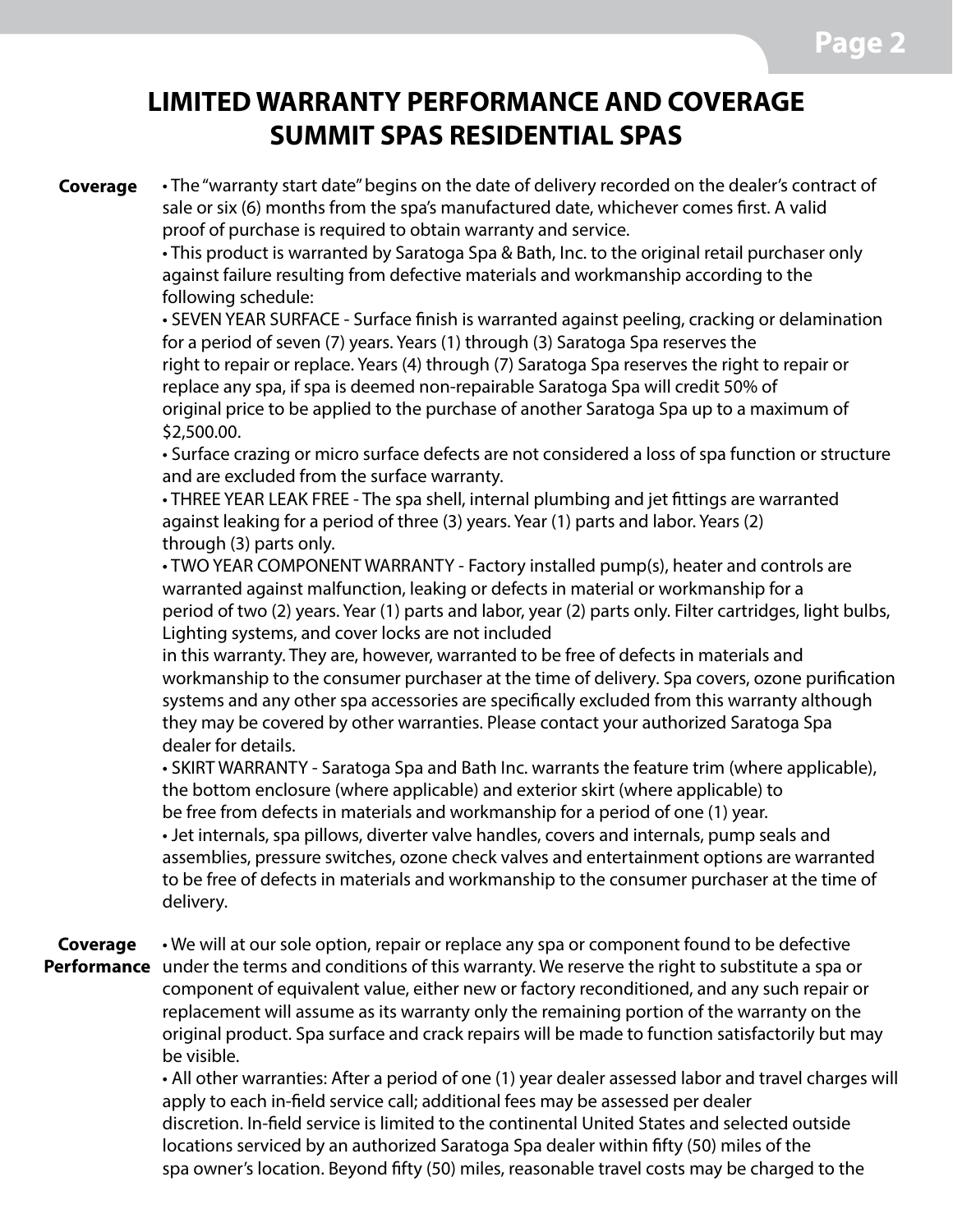spa owner's location. Beyond fifty (50) miles, reasonable travel costs may be charged to the **Performance** customer. Pre-authorization is required for all in-field service and related travel costs **Coverage**

**Con't**

where there is no authorized Saratoga Spa dealer. • Freight charges will be assessed if the entire spa has to be returned to the factory for repair during Year (1). Years (2) through (7) the spa owner will bear all freight costs for spas and

components returned for repair and/or replacement. • Dealer installed options are warranted by the original equipment manufacturer only and are

not subject to coverage by Saratoga Spa.

• To obtain service, contact the factory authorized service agent who sold you the spa. In the **Obtaining**

event the consumer purchaser should be unable to either obtain service or satisfactory **Warranty**

- **Service**
- service from an authorized service agent, Saratoga Spa & Bath Inc. should be notified. Written notification is required within ten (10) days of any malfunction, identifying the problem, type of spa, serial number, date of delivery along with proof of purchase.
	- Saratoga Spa & Bath Inc. reserves the right to inspect the malfunction or defect on location.
	- No merchandise is to be returned without prior written authorization.
	- Valid proof of purchase is required to obtain warranty and service.
- This warranty does not cover spas not purchased from an authorized Saratoga Spa Dealer. **Excluded**
- **Coverage**

• This warranty does not cover damage caused by shipping, mishandling, faulty installation, improper or incorrect electrical hook-up, improper acts of others, or acts of God.

• This warranty does not cover damage caused by placing spa on uneven or unstable surfaces, such as sand, gravel, uneven or unlevel decking of any kind.

• This warranty does not cover scratches and damages caused by normal use and shall not be considered a loss.

• This warranty does not cover damage to the spa shell caused by excessive heat build up resulting from direct exposure to sunlight when empty.

• This warranty does not cover damage resulting from operating the spa at a water temperature outside the range of 32˚F to 120˚F for any reason.

• This warranty does not cover damage determined to have been caused by improper water maintenance or use of chemicals. Follow all instructions.

• This warranty specifically excludes fuses, light bulbs, lighting systems, filter elements, drain hose bibs, o-rings and pump seals, assemblies, pressure switches and all items deemed disposable or wearable by the original manufacturer.

• This warranty is null and void if: alterations are made to the spa, accessories that can cause damage to the spa are used, or if any repairs are attempted by anyone other than an authorized representative of Saratoga Spa & Bath Inc.

• This warranty does not cover any operation of the spa other than in accordance with Saratoga Spa printed instructions or use of the spa in an application other than for which it was designed.

• This warranty does not cover use of the spa in a non- residential application.

• This warranty does not cover shell cracks above the waterline years (2) - (7).

• This warranty does not cover surface crazing or micro surface defects. These are not considered a loss of spa function or structure and are excluded from the surface warranty.

• This warranty does not cover operation of the spa outside specified voltage requirements or damage caused to spa by voltage spikes or brown out conditions.